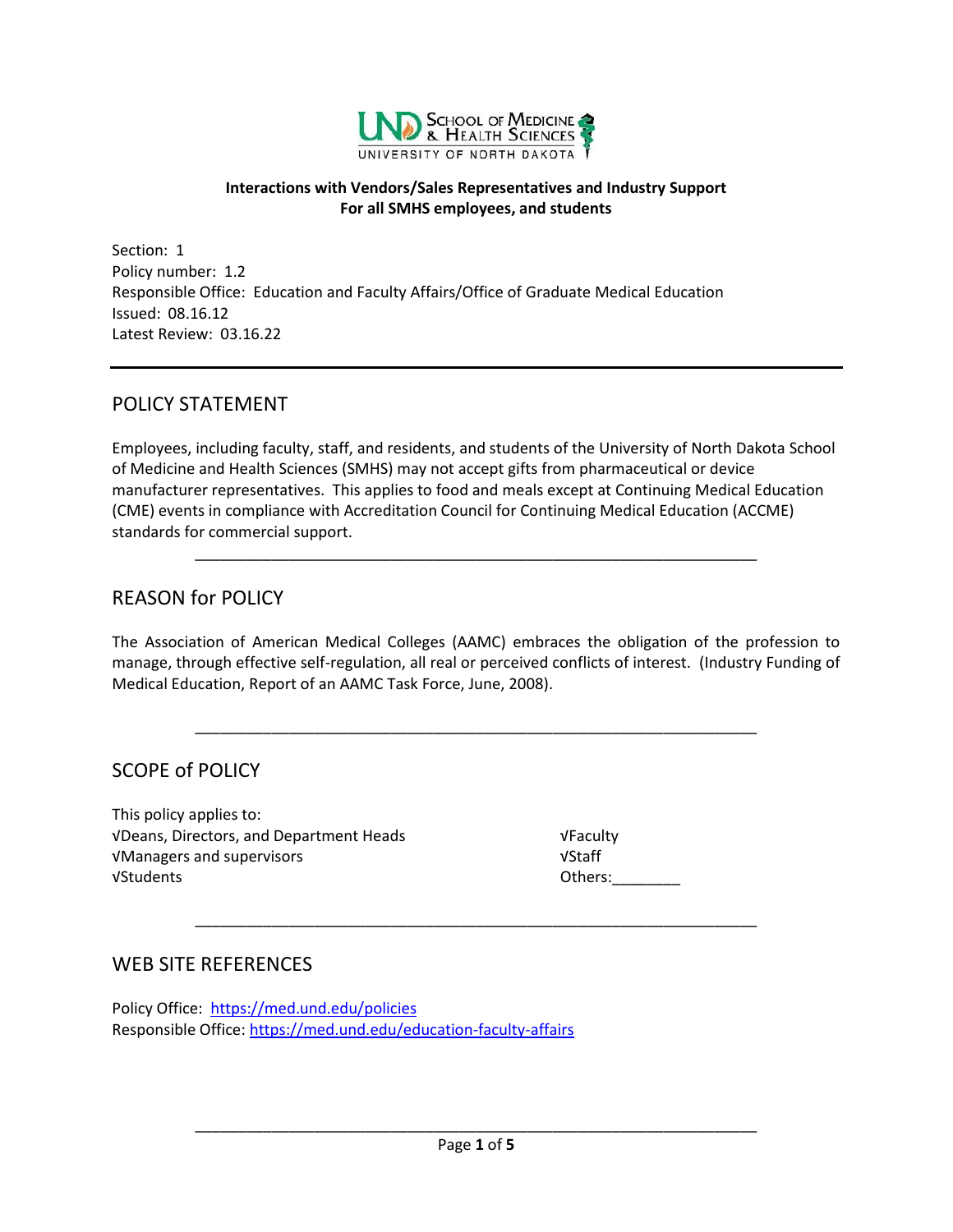#### **CONTENTS**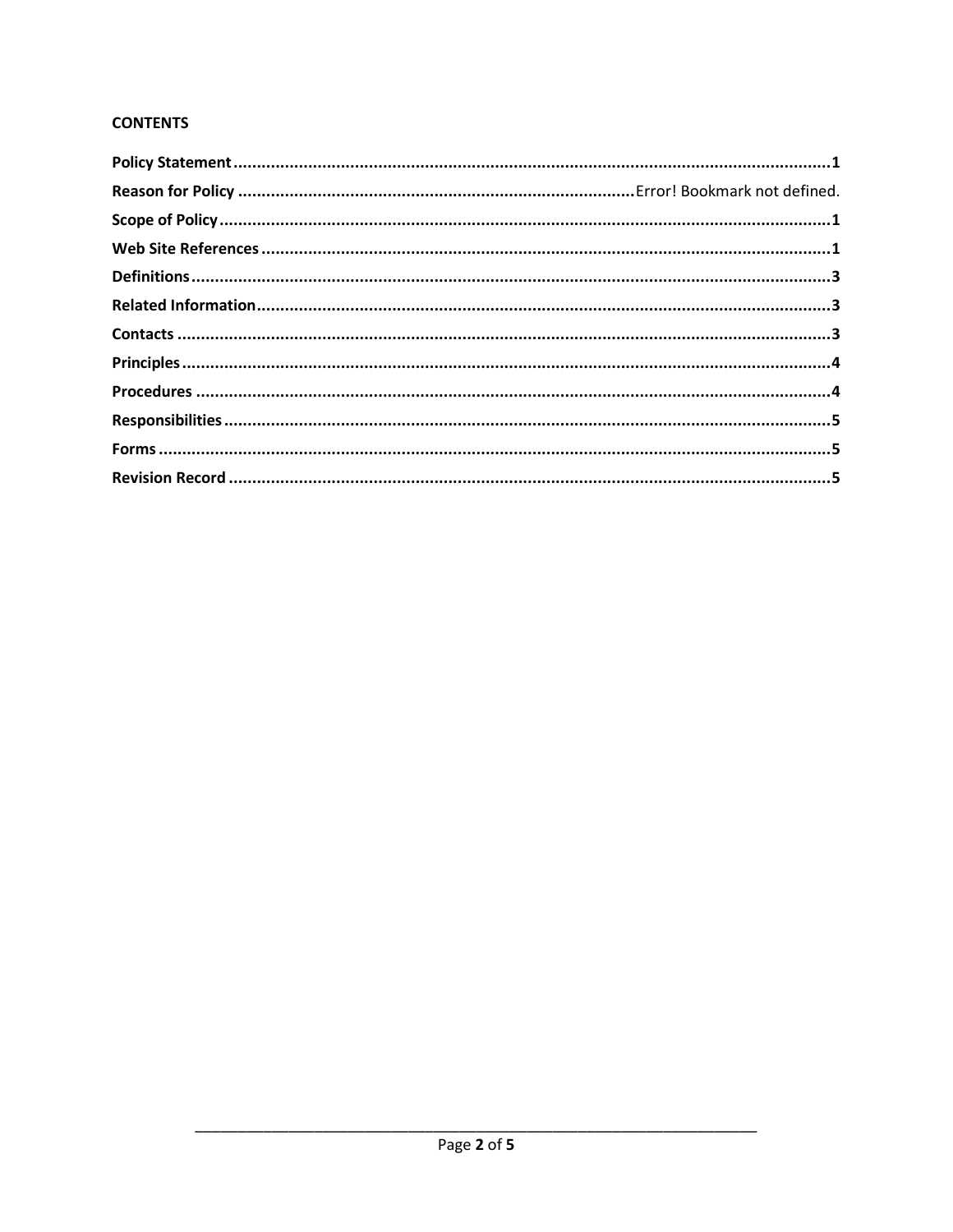### DEFINITIONS

| AAMC                       | <b>Association of American Medical Colleges</b>                   |
|----------------------------|-------------------------------------------------------------------|
| <b>ACCME</b>               | Accreditation Council for Continuing Medical Education            |
| Clinical/Volunteer faculty | Primarily clinicians who are or have been employed by regional    |
|                            | healthcare systems or facilities. Their primary role is to        |
|                            | contribute to the educational mission of the School although they |
|                            | have occasionally contributed to the service, scholarship, and    |
|                            | administrative missions as well.                                  |
| <b>CME</b>                 | <b>Continuing Medical Education</b>                               |
| Ghostwritten               | Something written by someone that has been hired but does not     |
|                            | get any credit as the author.                                     |
| Gift                       | Any item with a value of greater than \$5.00.                     |
| <b>GME</b>                 | <b>Graduate Medication Education</b>                              |
| <b>Industry Support</b>    | Financial or other resources contributed by a for-profit entity.  |
| <b>SMHS</b>                | School of Medicine and Health Sciences                            |

# RELATED INFORMATION

| <b>ACCME Standards</b>            | https://www.accme.org/publications/accme-standards-for-      |
|-----------------------------------|--------------------------------------------------------------|
|                                   | commercial-support                                           |
| Industry Funding of Medical       | https://www.aamc.org/system/files/c/2/482220-                |
| Education, Report of an AAMC      | industryfundingofmedicaleducation.pdf                        |
| <b>Task Force</b>                 |                                                              |
| UND's Code of Student Life        | https://und.edu/student-life/code-of-student-life.html       |
| UND's Conflict of Interest Policy | https://und.edu/research/resources/conflict-of-interest.html |

### **CONTACTS**

General questions about this policy can be answered by your department's administrative office. Specific questions should be directed to the following:

| Subject              | Contact           | Telephone/FAX | Office/Dept          |
|----------------------|-------------------|---------------|----------------------|
| Policy clarification | <b>GME Office</b> | 701.293.4107  | kristi.hofer@UND.edu |

# PRINCIPLES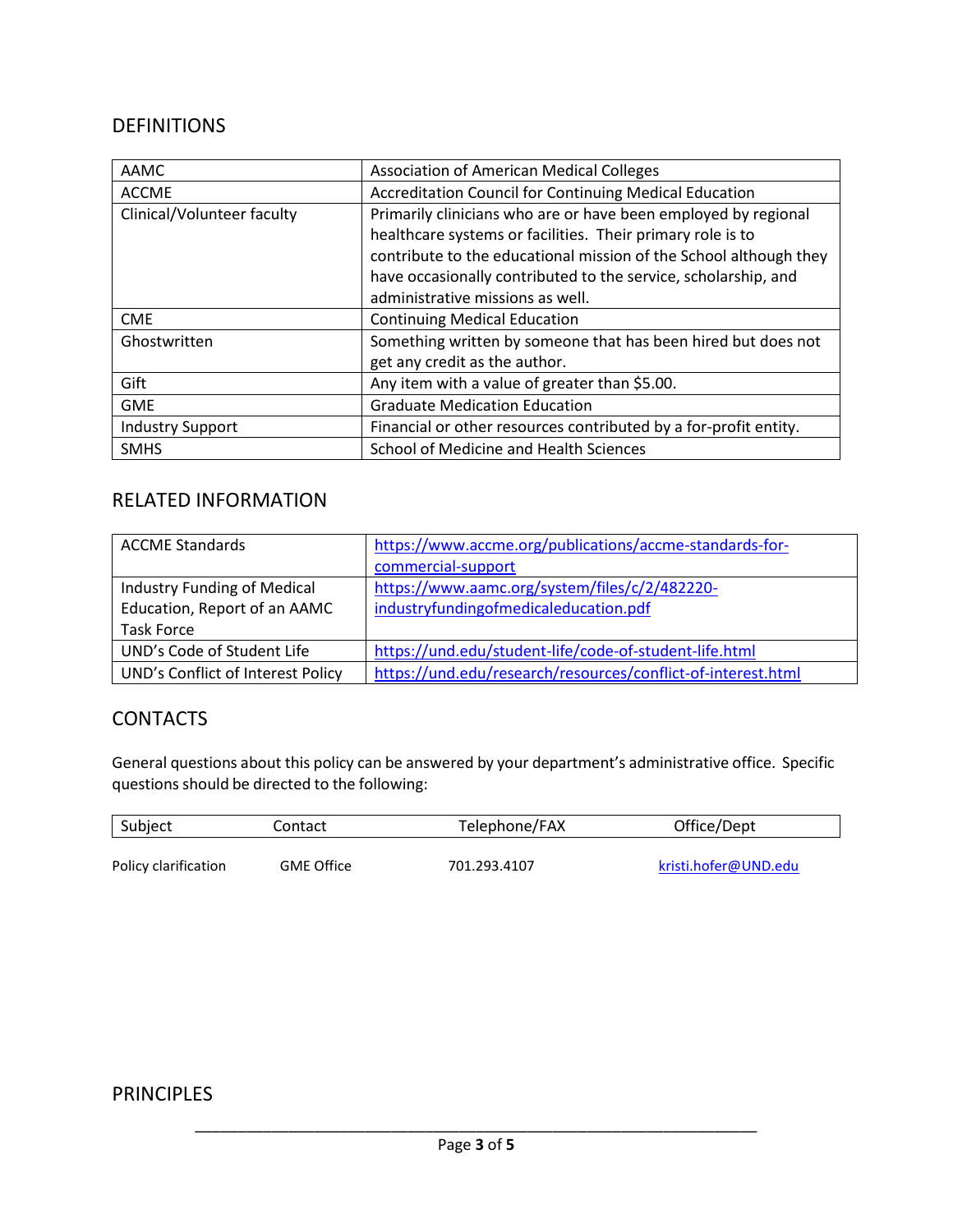OVERVIEW-- Employees, including faculty, staff and residents, and students of the University of North Dakota School of Medicine and Health Sciences may not accept gifts from pharmaceutical or device manufacturer representatives. This applies to food and meals except at Continuing Medical Education (CME) events in compliance with Accreditation Council for Continuing Medical Education (ACCME) standards for commercial support.

## PROCEDURES

Procedures relating to interactions with vendors and/or sales representatives and general industry support procedures are as follows:

- I. Residents and students can meet with representatives only for educational purposes and under the supervision of a faculty member.
- II. Industry support for scholarships and stipends should be given to SMHS, which should have sole responsibility for selection of recipients.
- III. Industry support for CME must meet ACCME standards, references within the overview section above.
- IV. In healthcare facilities operated by the SMHS, pharmaceutical representative meetings with individual physicians must take place in designated non-public, non-patient care areas by appointment or invitation.
- V. SMHS employees must not participate for personal compensation in industry-sponsored speakers' bureaus.
- VI. Faculty, residents, and students must not allow any part of their professional presentations, oral or written, to be ghostwritten by industry.
- VII. Faculty consulting relationships with industry are subject to the University's Code of Student Life and Conflict of Interest Policy. In addition, such relationships must be reported to the Office of the Associate Dean for Education.
- VIII.While these policies do not apply to volunteer faculty not employed by or in teaching settings not operated by the SMHS, such faculty are encouraged to support the policies set forth for students and residents and to demonstrate high professional standards in their interactions with industry representatives in teaching settings.

# RESPONSIBILITIES

| Employees/students/residents/faculty   Ensure students and residents are meeting with |
|---------------------------------------------------------------------------------------|
| representatives for educational purposes only.                                        |

### FORMS

| CME request forms | https://med.und.edu/continuing-medical-education/forms- |  |
|-------------------|---------------------------------------------------------|--|
|                   | documents.html                                          |  |